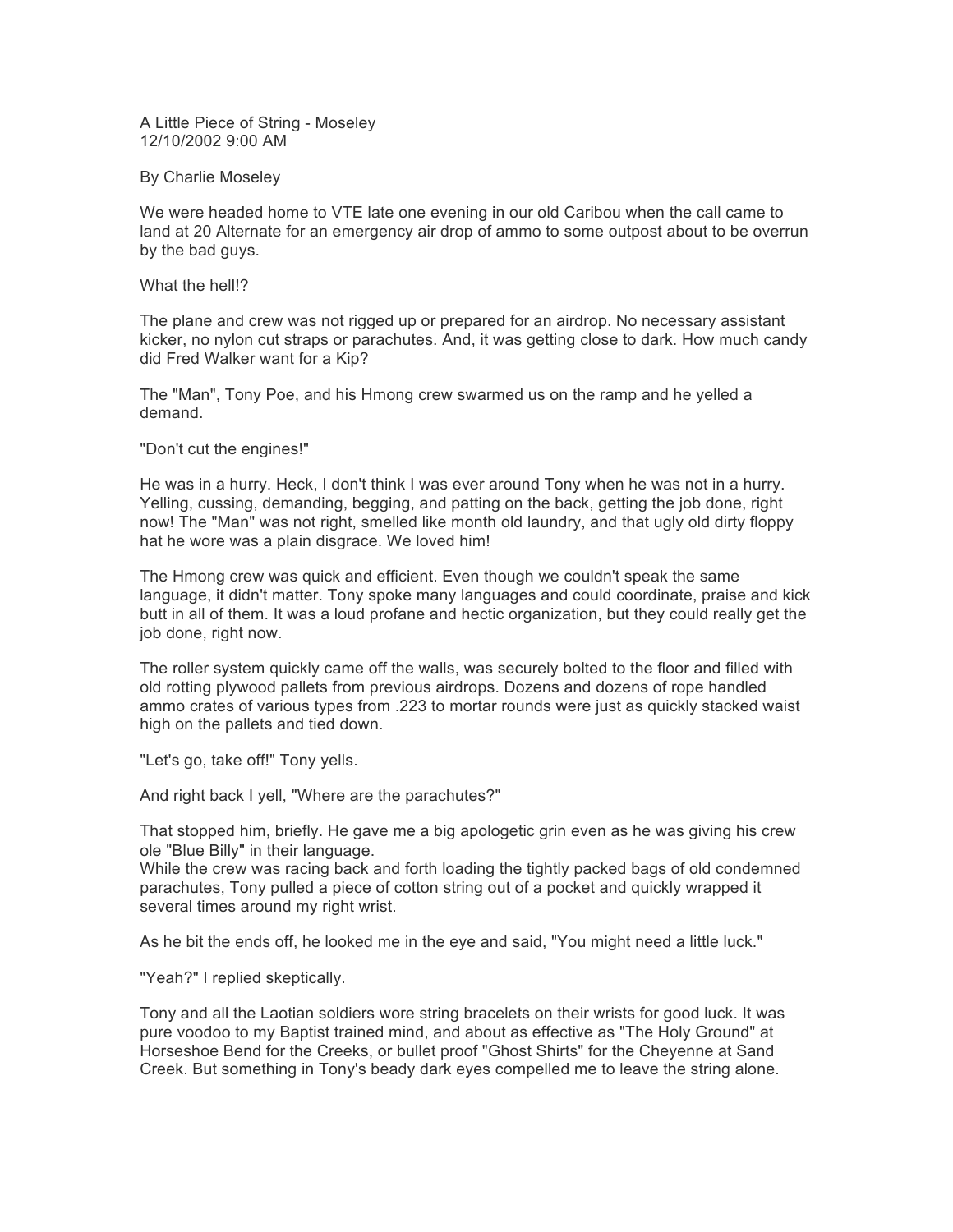"Can't hurt," I thought, but personally, I would rather have another clip of ammo in my foxhole than a so-called "Holy Man" or piece of string.

As we began to taxi, our pilot (Rick Byrne I think) calmly asked some most poignant questions into my headset.

"Moseley, how much weight do we have? Are those chutes any good? How many drops are we going to need?"

Improvise, make an experienced guess, blend into the situation and persevere. That "get the job done attitude and ability to do so under tough circumstances" was what made Air America tick and stand out from the rest, we liked to think!?

Rick is testing the mags and other things on the takeoff list as I calculate the weight and check the chutes. Our normal takeoff weight is 7500 hundred lbs. of cargo, but the amazing Canadian built Caribou can do things that make other aircraft look puny. The load looked and felt heavy, and who packed the chutes. Tony? While sipping Phi Bia joy juice?

The ammo crates weighed about 7500 lbs. each, 14 per pallet, 8 pallets = 8400 lbs, more or less, a tad heavy. Being a licensed smokejumper parachute rigger, I pop and examine all parts of one of the parachutes and find no problems.

"OK leader, this is the situation back here in the working end of this thing. We've got about 8400 lbs, on eight pallets and need to split it into at least 2 drops. The chutes look fine, but I'm going to need your copilot on the drops. Do you want me to kick off a pallet right now?"

He studied my info and ideas for a few moments before coming back with that wisdom and decision making ability he got paid for.

"Naw Mose, that pallet might be the one they need the most. Two drops sounds about right, but set up that first drop with a cut strap for takeoff, just in case we need to lose it. OK? And I'm gonna loan you Joe for the drop, but don't get his hands or clothes dirty, OK?"

"10-4 Boss. Give me a few secs to rig up something. We don't have any cut straps." (Slick nylon belt material)

I find a piece of grass rope in one of the panels; flip off the criss-crossed chains from the back of the first four pallets to go out, and stretch the rope as tight as possible across the cargo hold in a half moon angle to keep the two ton plus load as stable as possible on take off. "OK"

Rick is watching and begins to roll even as I pull my sharp cutting knife and give him a thumbs up hand signal. Burning daylight! Everybody is pleased with the operation and their part in it, so far.

20 Alternate is down in a bowl surrounded by mountains and requires a fairly rapid gain in altitude and/or almost a 90-degree bank to the right thru a narrow canyon carved out by a creek. It had a fine long runway, the late evening air was wet and heavy providing perfect lift, and even with the cut rope stretching and allowing the cargo to slide several feet to the rear, Rick kept adjusting and stroking that fine machine into a no sweat climb out. That was my kind of pilot. No heroics, no show boating, and gentle on the equipment and crew.

The DZ was on a high point northeast of 20A and close to the PDJ. A zigzag red earth trench system enclosed about two acres and a lot of nervous soldiers. Custer and Benteen would have given a years pay for such a fort at the Little Big Horn, or Greasy Grass as my Sioux and Cheyenne friends called it. Tuff! "We who, white man?"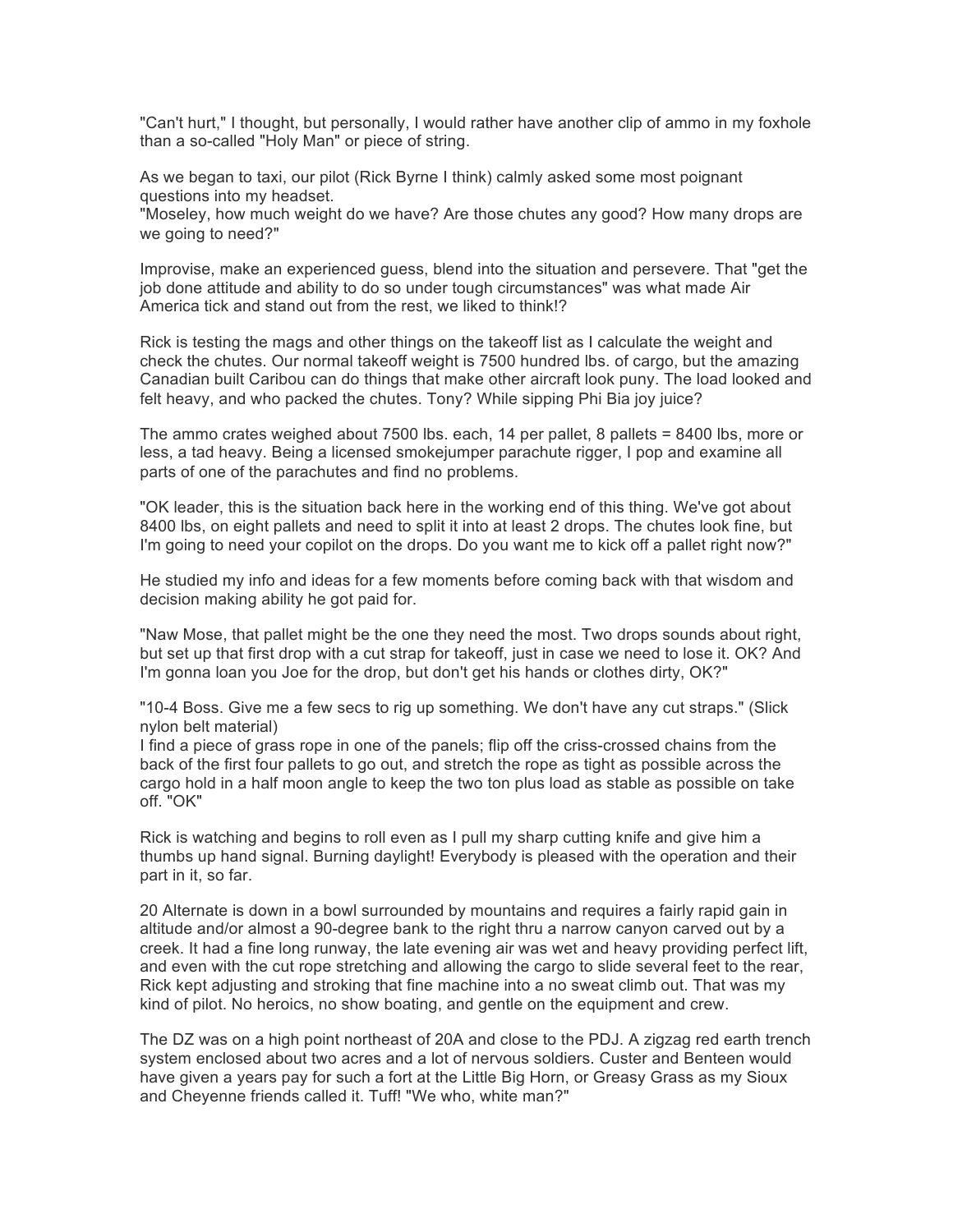I had the first load re-positioned, chutes attached, and the very uncomfortable copilot checked out on handling the front cargo chains by the time Rick inquired: "You ready?" "10- 4." I said.

The flickering welding machines in the darkening jungle around the fort clearly showed that the interior of the fort was our only DZ. Rick was gonna use a tough lazy V drop pattern by diving down and pulling up as sharply as possible. "Dear Buddha, what a ride!"

When Rick stood the Bou on her nose, the lack of gravity plastered me, and the copilot, to the ceiling, and shifted the load forward. I clawed my way back down to the slack cut rope, cinched it tight with my left hand and held the big knife with my right.

"Coming up on final" came over my headset.

"Ready here" I yelled back.

The command of "on final" followed soon thereafter. The adrenalin flowed.

A few seconds later he pulled the yoke back into his belly and yelled "cut" into my ears. Too late!

The G-forces slam my face, body and knife to the floor. The rope is only partially cut and is wedged deep into the rough crates and holds taut as a piano wire for a couple of moments before the two tons of cargo prevail and hurdle down the ramp and out into the gloom.

## Damn! Lost load!

And to think us kickers cussed Phil Snider for his violent pull-ups. On this day Phil couldn't carry Rick Byrne's jock strap. At least Rick didn't gleefully laugh at my discomfort, a little more class.

Some folks claimed that we supplied both sides in this war. We certainly did tonight, if a .223 round would work in the AK-47. Four pallets left.

I'm thinking, "Got to do a better job" It is really getting dark in the plane, but we are not about to light up a target for Charlie. He needs no help.

On the last drop I decided to improvise, and when Rick called out "on final" I cut the rope, dropped the knife, wedged my foot against the aircraft frame and grabbed the cut rope with both hands. "Man-handle the mother" and it worked , mostly.

On "cut" I flipped the rope away from the load and towards the open door. Mistake! A rough edge on one of the crates caught my leather-banded watch as the G-forces hit and jerked me and the cargo towards the yawning door. Bad mistake! I have never worn a leather band on my arm again, just can't stand the things.

The microsecond of blurred action took my watch, knife, headset and the cargo into the DZ, and left me with peeled back fingernails, but still in the plane.

Well, half of me was still in the plane. The top half had a perfect bird's eye view of the multi colored chutes collapsing into the fort. "Good job."

Rick now had the Bou standing on her tail as he sought altitude and distance from those flickering jungle lights. Charlie might just get lucky. Unlike the DZ action, we were now plenty high enough to get my personal chute open if needed. Sixteen or so months since my last parachute ride, and I loved it so, but not tonight. It would require a long walk home, with Charlie hunting me. Not my idea of fun. My sore fingers held a death grip on the ramp edge.